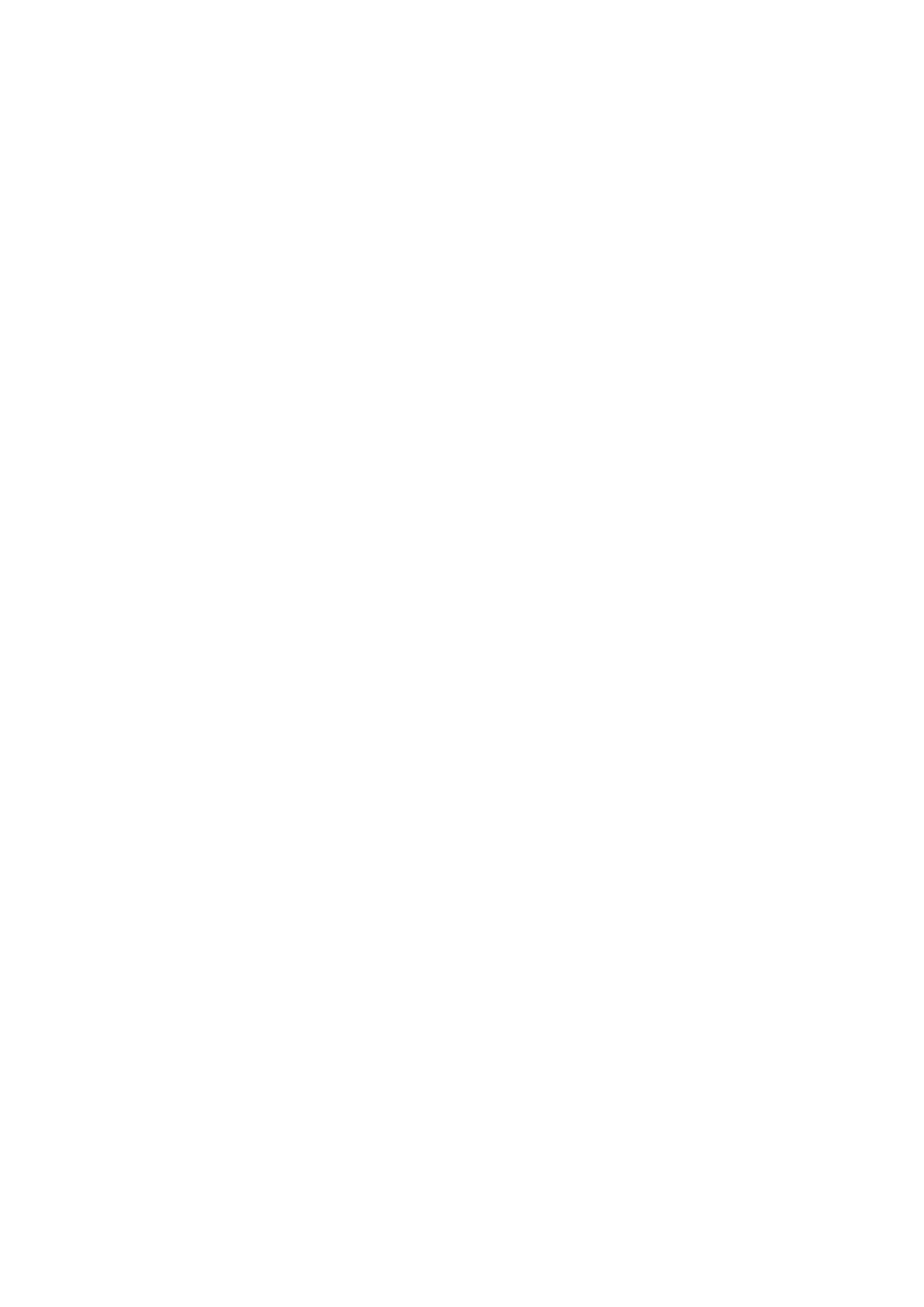

## **PT Asianagro Agungjaya - Tanjung Balai** List of KCP Supplying Period : January - March 2022

| <b>No</b> | <b>Parent Group</b> | <b>Company Name</b>        | <b>Kernel Crusher Name</b> |                       | <b>Coordinates</b><br><b>Province</b> |            |                 |
|-----------|---------------------|----------------------------|----------------------------|-----------------------|---------------------------------------|------------|-----------------|
|           |                     |                            |                            |                       | Latitude                              | Longitude  | Coordinates     |
|           | <b>ASIAN AGRI</b>   | <b>HARI SAWIT JAYA</b>     | NEGERI LAMA II (PND)       | <b>NORTH SUMATERA</b> | 2.359694                              | 100.035306 | <b>VERIFIED</b> |
|           | ASIAN AGRI          | SAUDARA SEJATI LUHUR (PGS) | GUNUNG MELAYU I (PGS)      | <b>NORTH SUMATERA</b> | 2.791581'                             | 99.598403  | <b>VERIFIED</b> |

|    | <b>Third Party KCP</b>           |                             |                                |                       |                    |                  |                    |  |  |  |
|----|----------------------------------|-----------------------------|--------------------------------|-----------------------|--------------------|------------------|--------------------|--|--|--|
|    | <b>No</b> Parent Group           | <b>Company Name</b>         | <b>Kernel Crusher Name</b>     | <b>Province</b>       | <b>Coordinates</b> | <b>Status of</b> |                    |  |  |  |
|    |                                  |                             |                                |                       | Latitude           | Longitude        | <b>Coordinates</b> |  |  |  |
|    | <b>PALM TRIMITRA INDOTAMA</b>    | PALM TRIMITRA INDOTAMA      | IPALM TRIMITRA INDOTAMA        | <b>NORTH SUMATERA</b> | 3.542194           | 98.794222        | <b>VERIFIED</b>    |  |  |  |
|    | <b>SERDANG JAYA PERDANA</b>      | SERDANG JAYA PERDANA        | <b>SERDANG JAYA PERDANA</b>    | <b>NORTH SUMATERA</b> | 3.691752           | 98.509264        | <b>VERIFIED</b>    |  |  |  |
|    | <b>SINTONG ABADI</b>             | SINTONG ABADI               | <b>SINTONG ABADI</b>           | <b>NORTH SUMATERA</b> | 2.925260           | 99.706633        | <b>VERIFIED</b>    |  |  |  |
|    | <b>SAGO NAULI</b>                | <b>SAGO NAULI</b>           | <b>SAGO NAULI</b>              | <b>NORTH SUMATERA</b> | 0.468806           | 99.224417        | <b>VERIFIED</b>    |  |  |  |
|    | <b>SAGO NAULI</b>                | TRI BAHTERA SRIKANDI        | <b>TANDIKEK</b>                | <b>NORTH SUMATERA</b> | 0.464333           | 99.366056        | <b>VERIFIED</b>    |  |  |  |
|    | <b>BUMI MENTARI KARYA</b>        | <b>BUMI MENTARI KARYA</b>   | <b>KAMPAR</b>                  | RIAU                  | 0.624855           | 101.140113       | <b>VERIFIED</b>    |  |  |  |
|    | <b>FORTIUS AGRO ASIA</b>         | FORTIUS AGRO ASIA           | <b>FORTIUS AGRO ASIA</b>       | <b>RIAU</b>           | 0.478506           | 100.750723       | <b>VERIFIED</b>    |  |  |  |
|    | <b>HASIL KARYA BUMISEJATI</b>    | HASIL KARYA BUMISEJATI      | HASIL KARYA BUMISEJATI         | <b>RIAU</b>           | 1.451168           | 100.615114       | <b>VERIFIED</b>    |  |  |  |
| 9  | KARYA INDORATA PERSADA           | KARYA INDORATA PERSADA      | KARYA INDORATA PERSADA         | <b>RIAU</b>           | 0.112994           | 101.235977       | <b>VERIFIED</b>    |  |  |  |
| 10 | ISINAR SAWIT SUBUR LESTARI       | SINAR SAWIT SUBUR LESTARI   | <b>SIANCIMUN</b>               | <b>NORTH SUMATERA</b> | 1.589049           | 99.873062        | <b>VERIFIED</b>    |  |  |  |
| 11 | <b>PRIMA PALM LATEX INDUSTRI</b> | PRIMA PALM LATEX INDUSTRI   | PRIMA PALM LATEX INDUSTRI      | <b>NORTH SUMATERA</b> | 2.780694           | 99.254417        | <b>VERIFIED</b>    |  |  |  |
| 12 | <b>ASIA SAWIT MAKMUR JAYA</b>    | ASIA SAWIT MAKMUR JAYA      | JAKE (ASMJ)                    | <b>RIAU</b>           | $-0.485500$        | 101.452000       | <b>VERIFIED</b>    |  |  |  |
| 13 | MANDIRI SAWIT BERSAMA            | VIANDIRI SAWIT BERSAMA      | MANDIRI SAWIT BERSAMA          | <b>NORTH SUMATERA</b> | 1.073639           | 99.995111        | <b>VERIFIED</b>    |  |  |  |
| 14 | <b>CEMERLANG GROUP</b>           | SERDANG SAWIT CEMERLANG     | <b>SERDANG SAWIT CEMERLANG</b> | <b>BENGKULU</b>       | 3.765800           | 98.555000        | <b>VERIFIED</b>    |  |  |  |
| 15 | <b>DELIMA MAKMUR</b>             | <b>DELIMA MAKMUR</b>        | <b>LAE TANGGA</b>              | ACEH                  | 2.245212           | 98.030062        | <b>VERIFIED</b>    |  |  |  |
| 16 | <b>GLOBAL SAWIT SEMESTA</b>      | <b>GLOBAL SAWIT SEMESTA</b> | SUBULUSSALAM                   | <b>ACEH</b>           | 2.617417           | 98.028250        | <b>VERIFIED</b>    |  |  |  |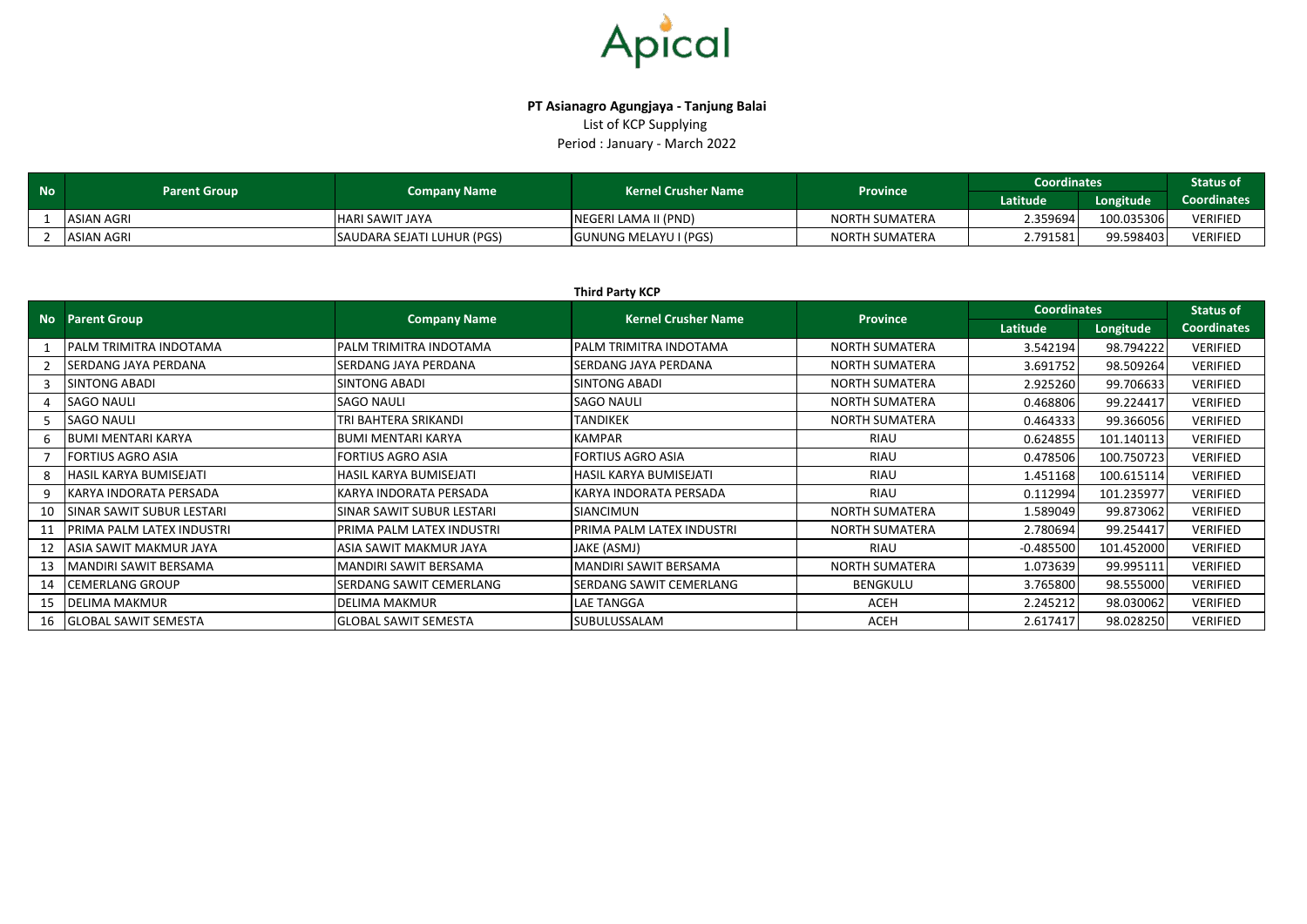#### **Third Party Mills**

| <b>No</b> | <b>Parent Group</b> |                             |                               | <b>Mill Name</b> | <b>UMLID</b>          | <b>Province</b> | <b>Coordinates</b> |                    | <b>Status of</b> |
|-----------|---------------------|-----------------------------|-------------------------------|------------------|-----------------------|-----------------|--------------------|--------------------|------------------|
|           |                     | <b>Company Name</b>         |                               |                  |                       | Latitude        | Longitude          | <b>Coordinates</b> |                  |
|           | ASIAN AGRI          | <b>SUPRA MATRA ABADI</b>    | AEK NABARA (PAN)              | PO1000002145     | <b>NORTH SUMATERA</b> | 1.99953         | 99.94008           | VERIFIED           |                  |
|           | <b>ASIAN AGRI</b>   | <b>SAUDARA SEJATI LUHUR</b> | <b>GUNUNG MELAYU I (PGS)</b>  | PO1000002609     | <b>NORTH SUMATERA</b> | 2.79158         | 99.59840           | VERIFIED           |                  |
|           | ASIAN AGRI          | <b>GUNUNG MELAYU</b>        | <b>GUNUNG MELAYU II (PGD)</b> | PO1000002608     | NORTH SUMATERA        | 2.74939         | 99.46969           | VERIFIED           |                  |
|           | ASIAN AGRI          | HARI SAWIT JAYA             | NEGERI LAMA I (PNS)           | PO1000002147     | <b>NORTH SUMATERA</b> | 2.35969         | 100.04200          | VERIFIED           |                  |
|           | ASIAN AGRI          | HARI SAWIT JAYA             | NEGERI LAMA II (PND)          | PO1000003004     | NORTH SUMATERA        | 2.35969         | 100.03531          | VERIFIED           |                  |
|           | <b>ASIAN AGRI</b>   | <b>SUPRA MATRA ABADI</b>    | <b>TANAH DATAR (PTD)</b>      | PO1000002144     | <b>NORTH SUMATERA</b> | 3.14854         | 99.55695           | <b>VERIFIED</b>    |                  |
|           | ASIAN AGRI          | <b>INDO SEPADAN JAYA</b>    | <b>TANJUNG SELAMAT (PTS)</b>  | PO1000002607     | NORTH SUMATERA        | 2.12772         | 100.00272          | VERIFIED           |                  |
|           | ASIAN AGRI          | <b>SUPRA MATRA ABADI</b>    | TELUK PANJI (PTP)             | PO1000002146     | NORTH SUMATERA        | 2.00281         | 100.24361          | <b>VERIFIED</b>    |                  |



### **PT Asianagro Agungjaya - Tanjung Balai**

| <b>No</b>      |                               | <b>Company Name</b>             | <b>Mill Name</b>                | <b>UMLID</b> | <b>Province</b>       | <b>Coordinates</b> |             | <b>Status of</b>   |  |
|----------------|-------------------------------|---------------------------------|---------------------------------|--------------|-----------------------|--------------------|-------------|--------------------|--|
|                | <b>Parent Group</b>           |                                 |                                 |              |                       | Latitude           | Longitude   | <b>Coordinates</b> |  |
| $\mathbf{1}$   | <b>KURNIA MITRA SAWIT</b>     | <b>KURNIA MITRA SAWIT</b>       | <b>KURNIA MITRA SAWIT</b>       | PO1000008194 | <b>NORTH SUMATERA</b> | 2.40814            | 99.69778    | <b>VERIFIED</b>    |  |
| $\overline{2}$ | <b>UMADA</b>                  | <b>UMADA</b>                    | <b>UMADA</b>                    | PO1000004141 | <b>NORTH SUMATERA</b> | 2.23325            | 99.78989    | VERIFIED           |  |
| 3              | <b>BINA SAWIT NUSANTARA</b>   | <b>BINA SAWIT NUSANTARA</b>     | <b>BINA SAWIT NUSANTARA</b>     | PO1000004860 | <b>RIAU</b>           | 0.16567            | 101.32660   | VERIFIED           |  |
| $\Delta$       | PERKEBUNAN NUSANTARA          | PERKEBUNAN NUSANTARA IV         | AIR JAMU                        | PO1000004202 | <b>NORTH SUMATERA</b> | 2.45746            | 100.16127   | <b>VERIFIED</b>    |  |
| 5              | PERKEBUNAN NUSANTARA          | PERKEBUNAN NUSANTARA IV         | <b>BAH JAMBI</b>                | PO1000004181 | <b>NORTH SUMATERA</b> | 2.98632            | 99.22023    | VERIFIED           |  |
| 6              | PERKEBUNAN NUSANTARA          | PERKEBUNAN NUSANTARA IV         | <b>SAWIT LANGKAT</b>            | PO1000004524 | <b>NORTH SUMATERA</b> | 3.70048            | 98.29186    | <b>VERIFIED</b>    |  |
| $\overline{7}$ | PERKEBUNAN NUSANTARA          | PERKEBUNAN NUSANTARA IV         | SOSA                            | PO1000004428 | <b>NORTH SUMATERA</b> | 1.04883            | 100.01411   | <b>VERIFIED</b>    |  |
| 8              | PERKEBUNAN NUSANTARA          | PERKEBUNAN NUSANTARA IV         | <b>TIMUR</b>                    | PO1000004331 | <b>NORTH SUMATERA</b> | 0.36789            | 99.30747    | <b>VERIFIED</b>    |  |
| 9              | PERKEBUNAN NUSANTARA          | PERKEBUNAN NUSANTARA VI         | <b>OPHIR</b>                    | PO1000004863 | <b>WEST SUMATERA</b>  | 0.01493            | 99.83580    | <b>VERIFIED</b>    |  |
| 10             | PERKEBUNAN NUSANTARA          | PERKEBUNAN NUSANTARA VII        | <b>TALANG SAWIT</b>             | PO1000006237 | <b>SOUTH SUMATERA</b> | $-2.96790$         | 104.12168   | <b>VERIFIED</b>    |  |
| 11             | <b>AGRO SINERGI NUSANTARA</b> | AGRO SINERGI NUSANTARA          | <b>BATE PUTEH</b>               | PO1000011159 | <b>ACEH</b>           | 4.45317            | 95.92731    | VERIFIED           |  |
| 12             | <b>KUALA MAS</b>              | <b>SINTONG ABADI</b>            | <b>SINTONG ABADI</b>            | PO1000004149 | <b>NORTH SUMATERA</b> | 2.92487            | 99.70656    | <b>VERIFIED</b>    |  |
| 13             | <b>KUALA MAS</b>              | KUALA MAS SAWIT ABADI           | <b>KUALA MAS SAWIT ABADI</b>    | PO1000004489 | <b>NORTH SUMATERA</b> | 1.81262            | 100.02533   | VERIFIED           |  |
| 14             | <b>KUALA MAS</b>              | <b>KWALAINTAN SAWIT SELATAN</b> | <b>KWALAINTAN SAWIT SELATAN</b> | PO1000004205 | <b>NORTH SUMATERA</b> | 2.46406            | 99.63901    | VERIFIED           |  |
| 15             | <b>KUALA MAS</b>              | SELATAN AGUNG SEJAHTERA         | SELATAN AGUNG SEJAHTERA         | PO1000010042 | <b>SOUTH SUMATERA</b> | $-3.16750$         | 103.10206   | <b>VERIFIED</b>    |  |
| 16             | <b>SAGO NAULI</b>             | <b>SAGO NAULI</b>               | SINUNUKAN                       | PO1000004387 | <b>NORTH SUMATERA</b> | 0.46881            | 99.22442    | <b>VERIFIED</b>    |  |
| 17             | <b>SAGO NAULI</b>             | TRI BAHTERA SRIKANDI            | <b>TANDIKEK</b>                 | PO1000004386 | <b>NORTH SUMATERA</b> | 0.46433            | 99.36606    | VERIFIED           |  |
| 18             | PRIMA PALM LATEX INDUSTRI     | PRIMA PALM LATEX INDUSTRI       | PRIMA PALM LATEX INDUSTRI       | PO1000004125 | <b>NORTH SUMATERA</b> | 2.78022            | 99.25483    | <b>VERIFIED</b>    |  |
| 19             | <b>BUMI MENTARI KARYA</b>     | <b>BUMI MENTARI KARYA</b>       | <b>KAMPAR</b>                   | PO1000004403 | <b>RIAU</b>           | 0.62456            | 101.13924   | <b>VERIFIED</b>    |  |
| 20             | KARYA INDORATA PERSADA        | KARYA INDORATA PERSADA          | KARYA INDORATA PERSADA          | PO1000007546 | RIAU                  | 0.11299            | 101.23598   | <b>VERIFIED</b>    |  |
| 21             | <b>FORTIUS AGRO ASIA</b>      | <b>FORTIUS AGRO ASIA</b>        | <b>FORTIUS AGRO ASIA</b>        | PO1000004190 | <b>RIAU</b>           | 0.47881            | 100.75090   | VERIFIED           |  |
| 22             | HASIL KARYA BUMISEJATI        | HASIL KARYA BUMISEJATI          | HASIL KARYA BUMISEJATI          | PO1000004260 | <b>RIAU</b>           | 1.45085            | 100.61560   | <b>VERIFIED</b>    |  |
| 23             | MANDIRI SAWIT BERSAMA         | MANDIRI SAWIT BERSAMA           | MANDIRI SAWIT BERSAMA           | PO1000004246 | <b>NORTH SUMATERA</b> | 1.073638889        | 99.99511111 | <b>VERIFIED</b>    |  |
| 24             | MERANGKAI ARTHA NUSANTARA     | MERANGKAI ARTHA NUSANTARA       | MERANGKAI ARTHA NUSANTARA       | PO1000004444 | <b>RIAU</b>           | 1.212722222        | 100.292     | <b>VERIFIED</b>    |  |
| 25             | SINAR SAWIT SUBUR LESTARI     | SINAR SAWIT SUBUR LESTARI       | <b>SIANCIMUN</b>                | PO1000004265 | <b>NORTH SUMATERA</b> | 1.589049           | 99.873062   | <b>VERIFIED</b>    |  |
| 26             | SINAR SAWIT LESTARI           | <b>SINAR SAWIT LESTARI</b>      | SINAR SAWIT LESTARI             | PO1000004273 | <b>NORTH SUMATERA</b> | 2.461781793        | 99.652975   | <b>VERIFIED</b>    |  |
| 27             | ASIA SAWIT MAKMUR JAYA        | ASIA SAWIT MAKMUR JAYA          | JAKE (ASMJ)                     | PO1000004315 | <b>RIAU</b>           | $-0.484070433$     | 101.4524613 | <b>VERIFIED</b>    |  |
| 28             | DHAMASRAYA LESTARINDO         | DHAMASRAYA LESTARINDO           | DHAMASRAYA LESTARINDO           | PO1000004434 | <b>WEST SUMATERA</b>  | $-1.079547$        | 101.664665  | <b>VERIFIED</b>    |  |

List of KCP Supplying Mills Period : January - March 2022